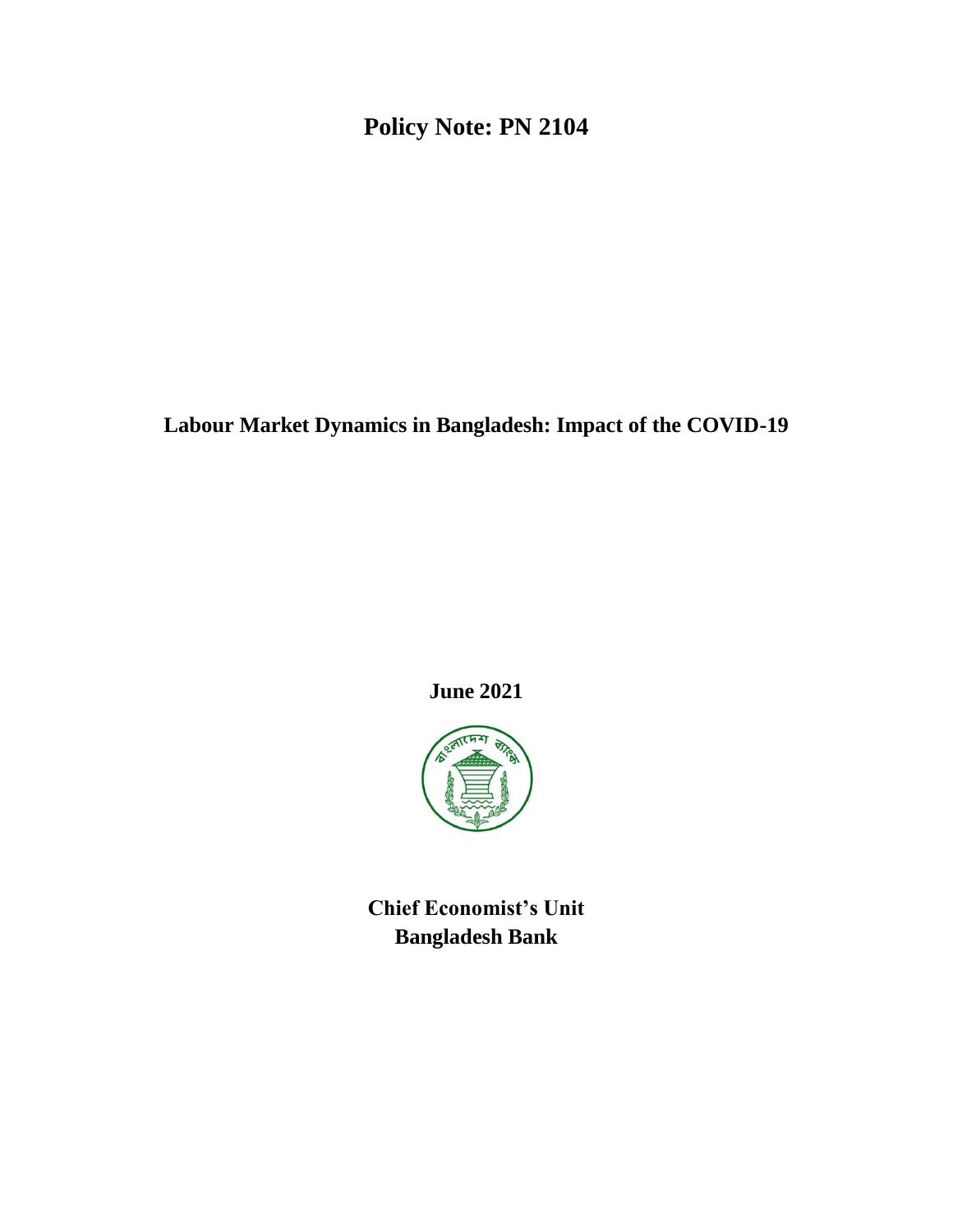#### **Policy Note: PN 2104**

#### **Labour Market Dynamics in Bangladesh: Impact of the COVID-19<sup>1</sup>**

#### **Abstract**

*This note attempts to assess the trend and current status of employment on the back of COVID-19 shock with an objective of providing insights on what to do for near and medium term under the new normalcy of COVID-19 period. The discussions in this policy note find that the labour markets were severely affected in all the three major sectors. The note also finds that a huge segment of labour force, who have poor levels of income, can easily be affected by the vulnerabilities due to the COVID-19 related restrictions. The estimated data find significant losses in terms of employment, working hours, and labour income in 2020 because of COVID-19 induced crisis. The note also reviews that in response to COVID-19 crisis, government of Bangladesh and the Bangladesh Bank provided comprehensive supports to labour force across all economic sectors, including agriculture, SMEs, industry and services. These policy supports is very effective to revive the employment generation /retention across the sector. However, a further study is needed to assess the impact of implementation of stimulus packages targeted for retention of labour markets in a way to ensure an even recovery across the sectors, areas and gender, while revisiting the policies.*

#### **I. Introduction**

 $\overline{\phantom{a}}$ 

The COVID-19 pandemic that started in China in December 2019 and spread over almost all other countries has caused disappointments in global economic growth as it has discouraged investment and, hence, disrupted the labour markets. Though figuring out the economic damage is difficult to tell, a report estimated that the loss was 4.5 percent of global gross domestic product  $(GDP)^2$ . The IMF (2021) estimated a contraction of  $-3.3$  percent GDP growth in  $2020<sup>3</sup>$ . The world economy witnessed an upward trend of unemployment rate of  $\overline{6.5}$  percent in 2020 while the rate was 5.4 percent in 2019<sup>4</sup>. Likewise, the Bangladesh economy faced a lower real GDP growth at 5.24 percent in financial year 2019-2020 as compared to 8.15 percent of that in the previous financial year because of the COVID-19 pandemic shock. The labour markets were distorted as many working-age people became jobless in the country following the adverse effects of prolonged restriction measures imposed to check the surge of coronavirus infections. This policy note explains the disturbance in the labour markets in Bangladesh in a manner to understand that which segment of population has mostly been affected by the pandemic hit and that what measures have been taken so far to support the labour markets. After the fallout of COVID-19, the government and Bangladesh Bank have taken very proactive actions including a comprehensive stimulus package to ensure economic activities and retention of employment. A proper assessment of loss of working hours, employment and incomes can guide further for formulating appropriate policies to gear up the employment generation in the country. In this backdrop, the note attempts to assess the trend and

<sup>&</sup>lt;sup>1</sup> This note has been prepared by Dr. Md. Salim Al Mamun, Deputy General Manager, Raju Ahmed, Deputy Director, and Dr. Md. Ezazul Islam, General Manager, Chief Economist's Unit. The authors are grateful to Dr. Md. Habibur Rahman, Executive Director (Research), for providing valuable suggestions. Views expressed in this policy note are authors' own and do not necessarily reflect that those of the Bangladesh Bank. Comments can be sent to: salim.mamun@bb.org.bd

<sup>&</sup>lt;sup>2</sup> Szmigiera, M. (2021). Impact of the coronavirus pandemic on the global economy - Statistics & Facts. Statista.

<sup>3</sup> International Monetary Fund (2021). World Economic Outlook: Managing Divergent Recoveries, Washington D.C.: IMF.

<sup>4</sup> International Labour Organization (2021). ILO monitor: COVID-19 and the world of work. Seventh edition. Jeneva: ILO.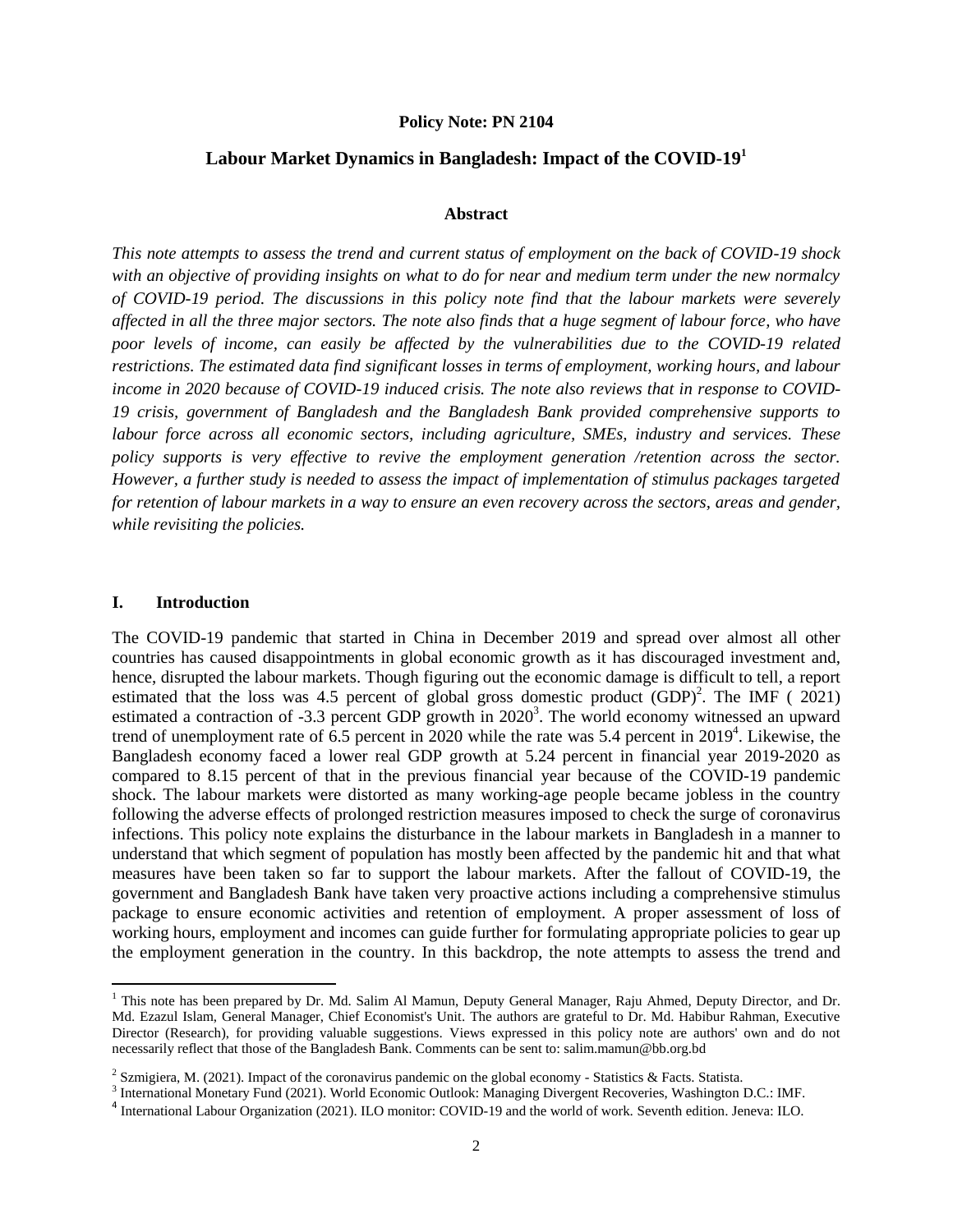current status of employment on the back of COVID-19 shock with an objective of providing insights on what to do for near and medium term under the new normalcy of COVID-19 period.

## **II. Labour markets in Bangladesh and COVID-19 Shocks**

Working-age population in a country reflects economy's ability towards long-run growth as it scopes a demographic dividend to the economy. Country's working-age population increased significantly from 58 percent in 1999-2000 to 68 percent<sup>5</sup> in 2016-2017, opening up new economic opportunities for the country. According to the LFS (2016-17), 69.8 percent of working-age population lived in urban areas, whereas it was 66.7 in rural areas in 2016-2017. The LFS defined that if the working-age people are economically active, and they are employed for at least one hour during the seven days prior to the survey, or have a job attachment but are temporarily absent from work or are available to work if any work could be found, they are to be considered as labour force.



**Chart 1: Division of labour force participation between male and female**

Source: Labour Force Survey (various issues), Bangladesh Bureau of Statistics. \* Authors' estimation.

Chart 1 shows that the total number of labour force increased from 40.8 million in 1999-2000 to 63.5 million in 2016-17. This policy note estimates the number of labour force in the subsequent years and found 64.7 million and 66.0 million in 2018 and 2019, respectively. Considering the COVID-19 shock on employment, the labour force estimated was 63.2 million in 2020. A trend can be observed between the share of male and female labour force as female labour force showed a gradual increasing share from 21 percent in 1999-2000 to 33 percent in 2020, while that for male had been decreasing. Increasing share of female participation in the labour force implies more inclusive economic development, strengthening women's roles in mainstream economic activities.

Agriculture sector is a main strength of Bangladesh economy and a large segment of population is employed in this sector. However, many of existing or newly increased labour force overtime switched their jobs mainly to services and industry sectors as evident in sectoral composition of employment shown in Chart 2. The labour force in services and industry sector increased significantly from 13.9 and 5.1 million in 1999-2000 to 24.7 and 12.4 million in 2016-17, respectively, while the labour force in agriculture sector remained more or less stagnant, increasing from 20.0 million in 1999-2000 to 24.7 million in 2016-17. The estimated data show that labour force in agriculture, services and industry sector

 $\overline{\phantom{a}}$ 

<sup>5</sup> Bangladesh Bureau of Statistics (2018). Labour Force Survey Bangladesh 2016-17. Dhaka: BBS.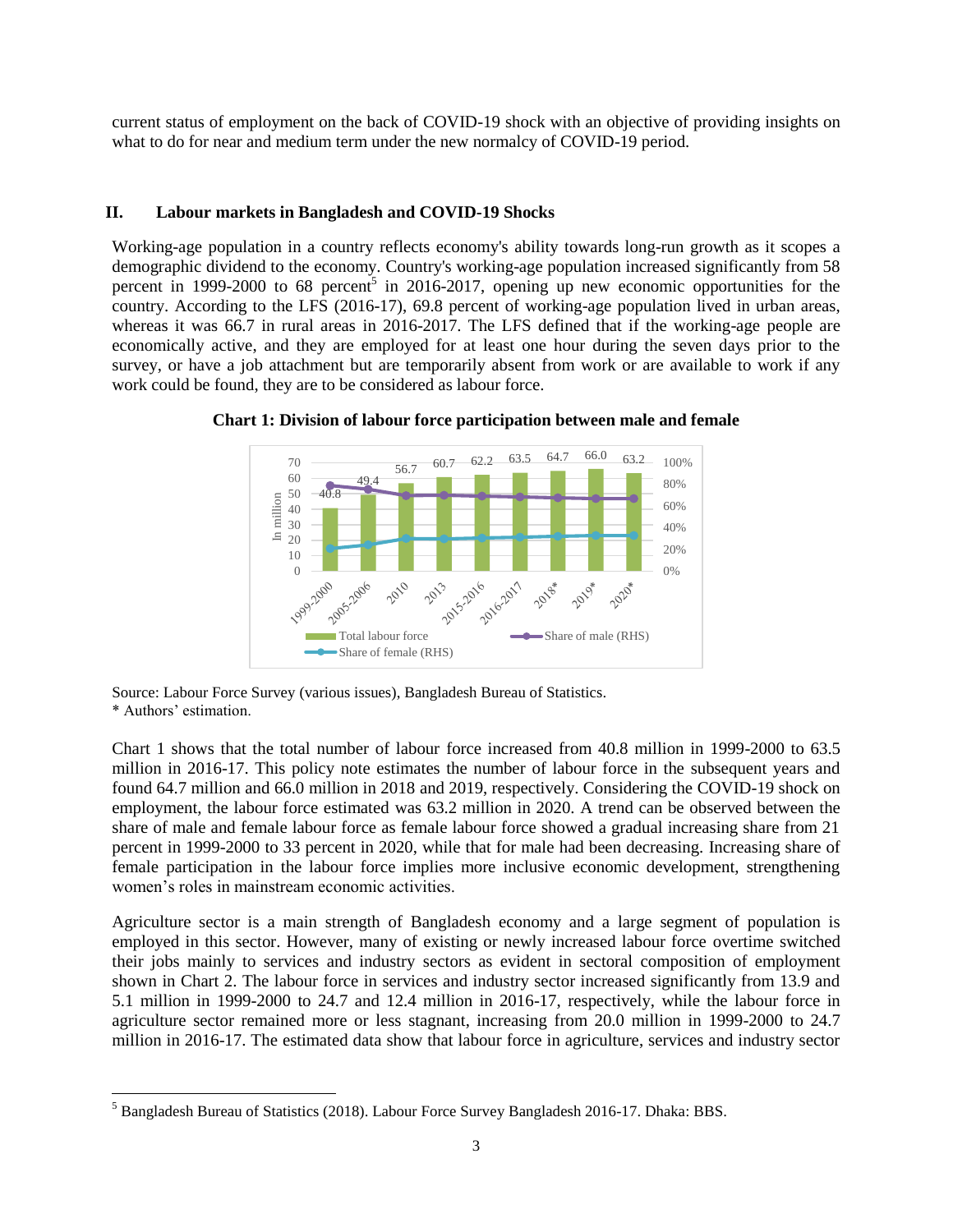dropped down to 22.3, 12.2 and 26.1 million, respectively, in 2020 after the COVID-19 shock on the job market.



**Chart 2: Sectoral composition of labour force by economic purpose (in million)**

Source: Labour Force Survey (various issues), Bangladesh Bureau of Statistics. \* Authors' estimation.

Sectoral composition of labour force by gender shows structural change of female employee in agriculture sector as female participation in agriculture sector had been increasing overtime (Chart 3a). The Charts 3b and 3c show that male workers in agriculture sector shifted to services and industry as male participation in industry and services sector had been increasing gradually until 2019. Therefore, male workers in industry and services sector were hit hard by COVID-19 pandemic.



**Chart 3: Sectoral composition of labour force by gender (in million)**

Source: Labour Force Survey (various issues), Bangladesh Bureau of Statistics. \* Authors' estimation.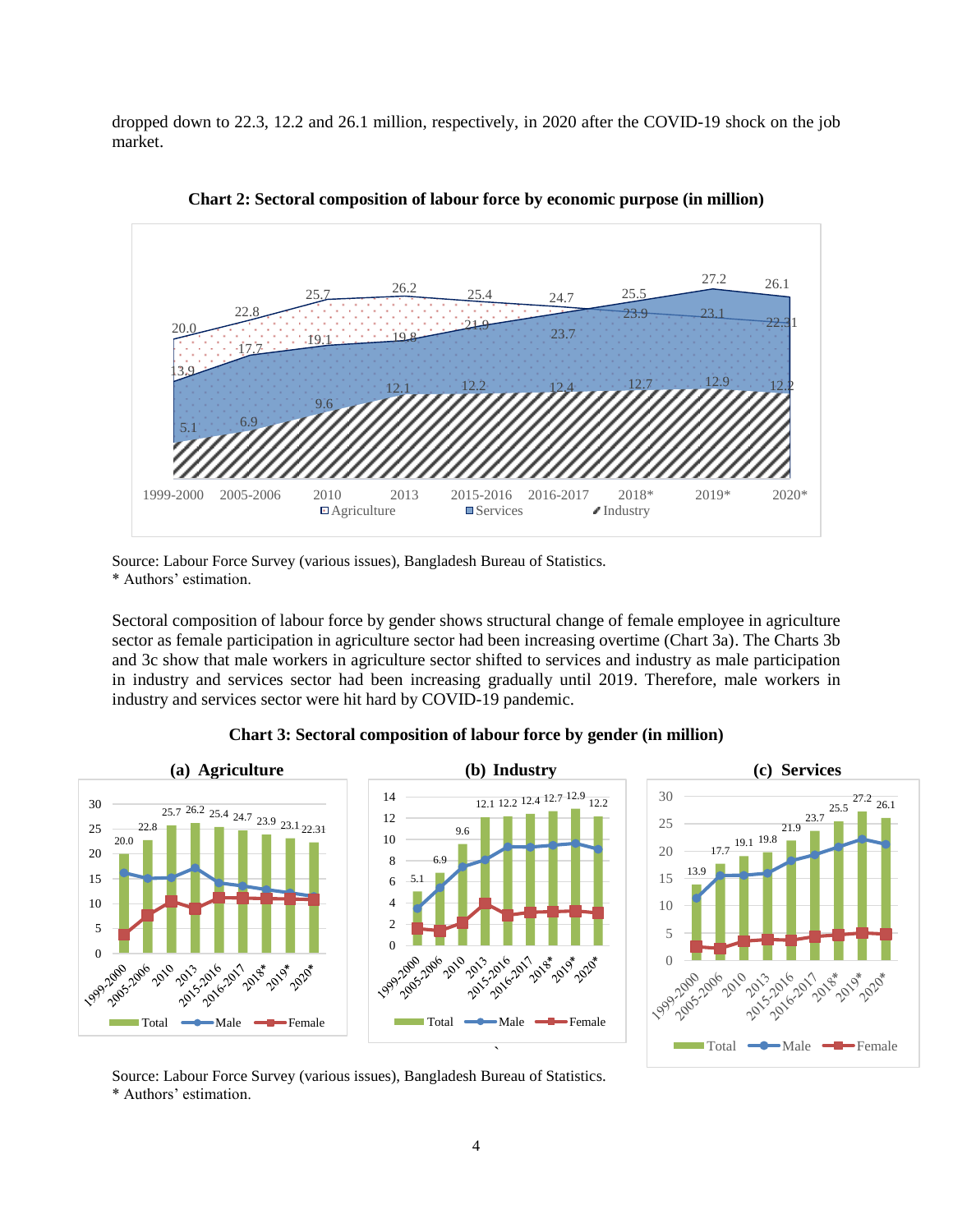#### **II.1 Labour Decomposition – Rural vs. Urban**

The labour force in urban area increased from 9.3 million in 1999-2000 to 17.9 million in 2016-2017, while labour force in rural area increased from 31.6 million in 1999-2000 to 46.8 million in 2016-1017. The note estimates that urban and rural work force decreased to 17.5 and 45.7 million in 2020, respectively, because of COVID-19 induced damages (Charts 4a and 4b). The growth rates of female labour force were higher as compared to that of male labour force during the years as reported. The compound annual growth rate (CAGR) was 4.9 percent for female labour force, while it was 3.5 percent for male labour force in urban areas during the years between 1999-2000 and 2016-2017. In case of rural areas, the CAGR was 5.1 percent for female labour force, while it was 1.2 percent for male labour force, considering the same years. After the COVID-19 pandemic shock, the CAGR for female labour force was 4.4 percent during the years between 1999-2000 and 2020, while it was 2.8 percent for the male in urban areas during the years between 1999-2000 and 2016-2017. In case of rural areas, the CAGR for female labour force was 4.8 percent, while it was only 0.8 percent for the male during the periods including the COVID year of 2020.



**Chart 4: Composition of labour force by gender (In million)**

Source: Labour Force Survey (various issues), Bangladesh Bureau of Statistics. \* Authors' estimation.

#### **II.2 Labour Decomposition – Formal vs. Informal**

 $\overline{\phantom{a}}$ 

Informal sector represents an important sector of the labor market of Bangladesh economy, playing critical roles in employment creation, economic activities and income generation. The informal sector consists of self-employed labours including day labours who are unregistered and/or unincorporated private enterprises engaged in the production of goods and services. Table 1 shows that 85.0 percent of the employed population engaged in informal sector in 2016-2017, increased gradually from 75.3 percent in 1999-2000. Hill and Genoni (2019)<sup>6</sup> estimates that labour income comprises 80 percent of total household income for the poorest 40 percent of households. Hence, the COVID-19 induced vulnerabilities in the labour markets because of taking restrictions measures to check the surge of the virus infection have concerned for work and income of the poor people involved in informal sectors. A study conducted by Centre for Policy Dialogue (CPD) and Bangladesh Institute of Labour Studies (BILS)

<sup>6</sup> Hill, Ruth, and Maria Eugenia Genoni. 2019. Bangladesh poverty assessment: Facing old and new frontiers in poverty reduction. Washington, D.C.: World Bank.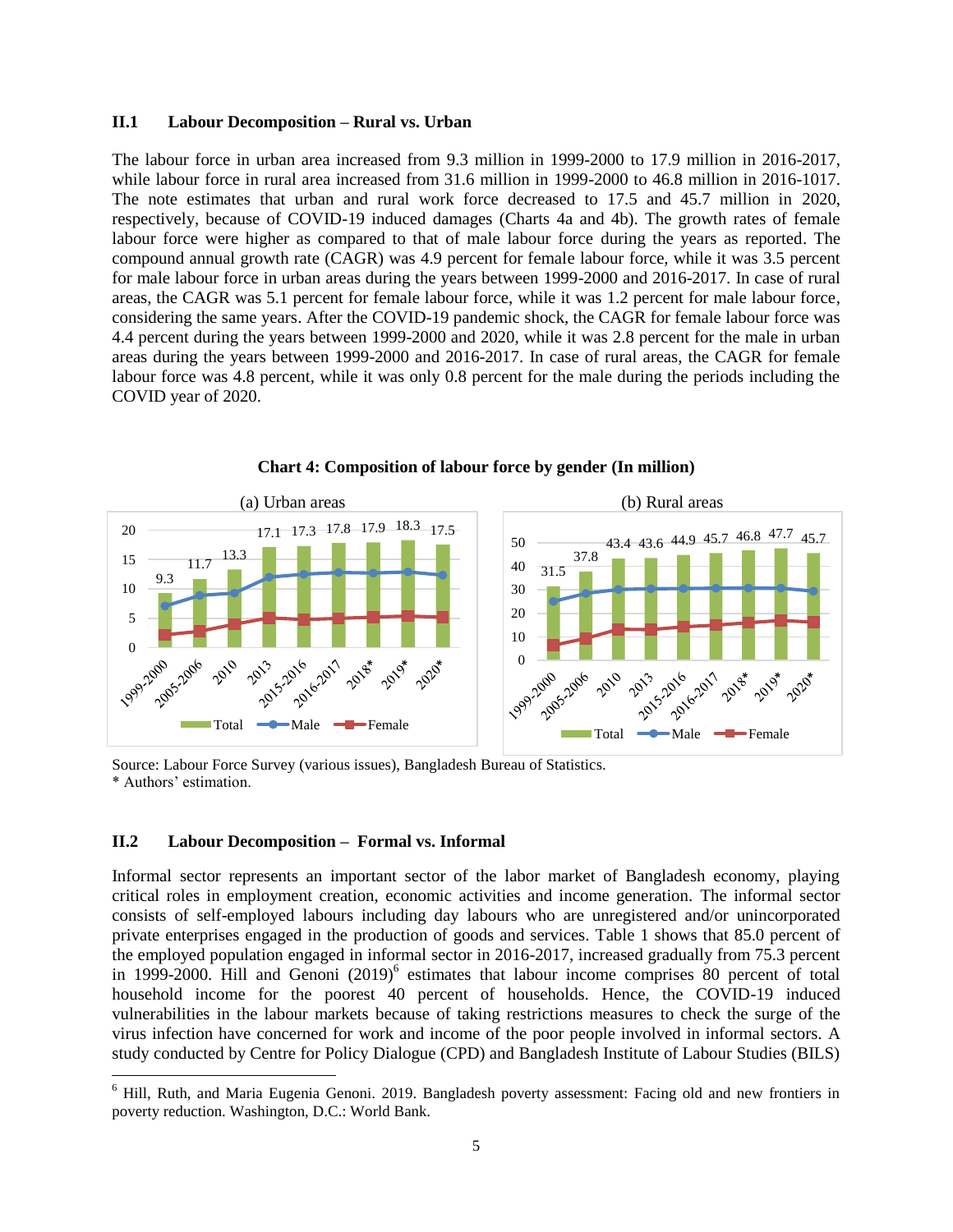found that urban informal sector lost about 1.08 million jobs due to the COVID-19 pandemic, which was over 8 percent of total urban employment at the level of  $2016-2017$ <sup>7</sup>.

| Year      | Formal |        |       |               | Informal (self-employed, day labours) |        |       |               |
|-----------|--------|--------|-------|---------------|---------------------------------------|--------|-------|---------------|
|           | Male   | Female | Total | Share $(\% )$ | Male                                  | Female | Total | Share $(\% )$ |
|           |        |        |       |               | <sub>0</sub>                          |        |       |               |
| 1999-2000 | 8.4    | 1.2    | 9.6   | 24.7          | 22.7                                  | 6.6    | 29.3  | 75.3          |
| 2005-2006 | 8.6    | 1.6    | 10.2  | 21.5          | 27.5                                  | 9.7    | 37.2  | 78.5          |
| 2010      | 5.5    | 1.3    | 6.8   | 12.6          | 32.4                                  | 14.9   | 47.3  | 87.4          |
| 2013      | 5.7    | 1.6    | 7.3   | 12.6          | 35.6                                  | 15.2   | 50.8  | 87.4          |
| 2015-2016 | 6.7    | 0.6    | 7.3   | 12.2          | 35.1                                  | 17.2   | 52.3  | 87.8          |
| 2016-2017 | 7.6    | 1.5    | 9.1   | 15.0          | 34.6                                  | 17.1   | 51.7  | 85.0          |

**Table 1: Employed population aged 15 or older, by formal/informal sector (In million)**

Source: Labour Force Survey (various issues), Bangladesh Bureau of Statistics.

## **III. Impact of COVID-19 on Working Hours, Employment and Labour Income**

Labour markets worldwide were disrupted in 2020 on an unprecedented scale after the COVID-19 shocks in many economies. Bangladesh economy was not exception as COVID-19 related restrictions were imposed nationwide during April – May 2020, shutting factories and industries, suspending transport movement, closing offices and banning gatherings, which disrupted the domestic labour markets. This policy note estimates the losses of working hours, employment and labour income as a consequence of COVID-19 related restrictions shown in Chart 5. The Chart shows that a total of 13 percent working hours were lost in Bangladesh in 2020. International Labour Organization (ILO) estimated working hours lost for the lower middle-income countries, which include Bangladesh, and found 12.5 percent working hours lost in the second quarter of 2020<sup>8</sup>. Moreover, ILO nowcasting model estimated and found that the working hours lost in Bangladesh due to the COVID-19 crisis was  $12.2$  percent in  $2020^9$ .

 $\overline{a}$ 

<sup>&</sup>lt;sup>7</sup> Moazzem, K. G., Taznur, T, and Ahmed, T. (2021). Impact of COVID-19 on the labour market policy proposals for trade union on employment, gender and social security for sustainable recovery. Dhaka: CPD-BILS.

<sup>8</sup> International Labour Organization (2020). ILO monitor: COVID-19 and the world of work. Third edition. Geneva: ILO.

<sup>9</sup> International Labour Organization (2021). Working hours lost due to the COVID-19 crisis - ILO modelled estimates (%) Annual. [https://ilostat.ilo.org/topics/working-time/#](https://ilostat.ilo.org/topics/working-time/)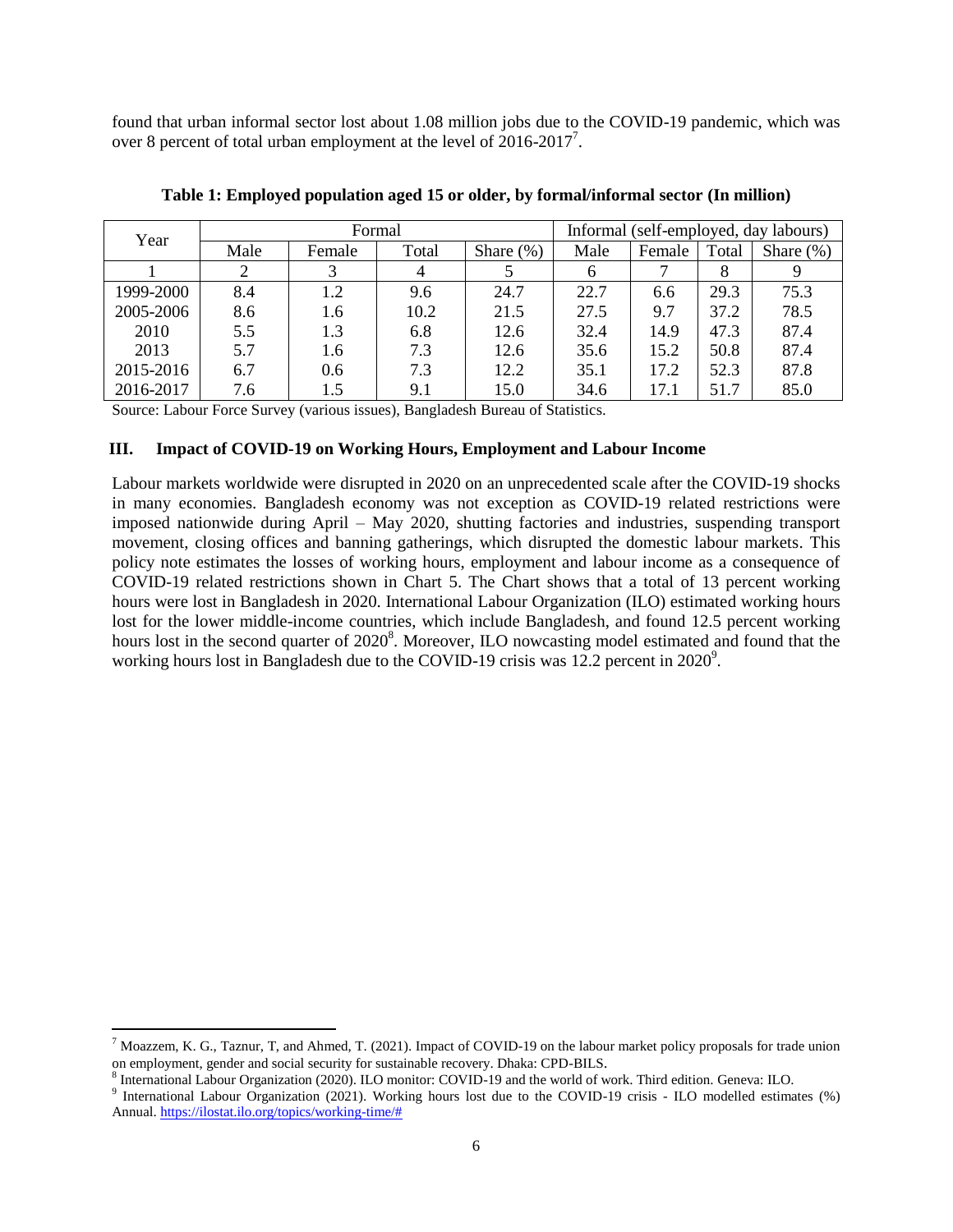

**Chart 5: Estimates of working hours, employment and labour income lost in 2020 (In percentage change)**



Chart 5 also shows that the employment declined by 4.3 percent, and the associated income loss decreased by 8.6 percent in 2020 in the country. While all the three major economic sectors experienced declines in 2020 in terms of working hours, employment and labour income (except labour income for agriculture sector), industry and services sectors were hit hard by the pandemic. Working hours for industry and services sector faced decreases of 11.5 and 21.6 percent, respectively in 2020. Labour incomes declined by 7.1 and 17.6 percent for industry and services sectors, respectively, in 2020.

## **IV. COVID-19 Shocks on Employment in Overseas Markets**

Bangladesh is one of the largest remittance recipient countries, where migrant Bangladesh workers in overseas markets play the key roles. The Chart 6 shows that overseas employment in all countries including GCC and Asia-Pacific regions followed an increasing trend until 2017, and the employment, thereafter, started to decline. The overseas employment was largely affected in 2020 and 2021(until February) due to the ongoing pandemic (Chart 6).



**Chart 6: Employment in overseas markets**

Source: Bureau of Manpower, Employer & Training (BMET).

## **Chart 7: Number of Bangladeshi migrants returnee due to COVID-19 (April - December 2020)**



Source: International Organization for Migration-UN Migration, Geneva, Switzerland.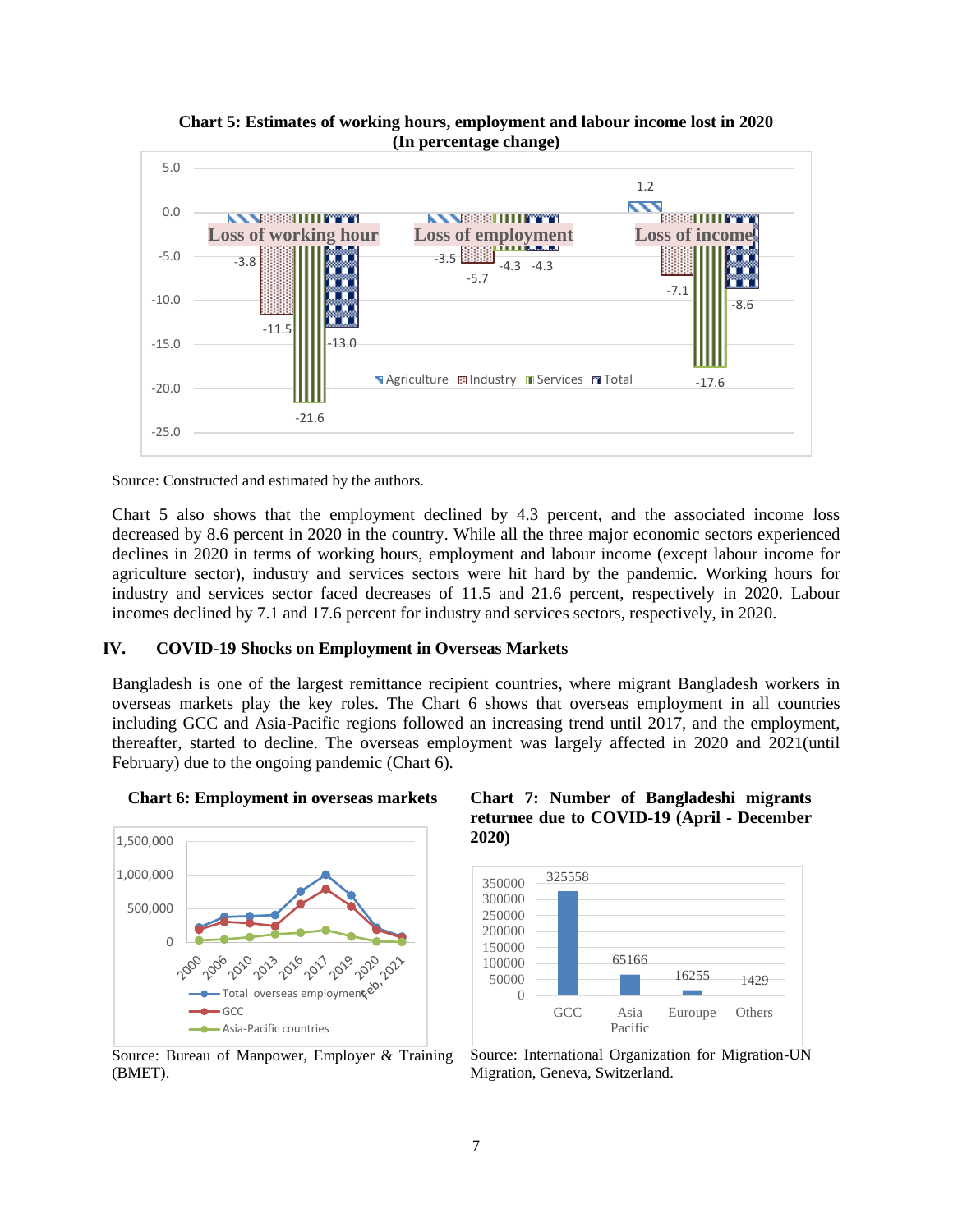On the other hand, a total of 408,408 migrant workers returned to Bangladesh during 2020 after the pandemic fallout, mostly from GCC and Asia-Pacific regions (Chart 7). However, even though almost no migration of employment in overseas countries and a huge number of overseas employees returned, remittance inflows increased by 27.5 percent in 2020. The uplift of the flow of remittances was possible due to government's and Bangladesh Bank's proactive measures such as providing incentives to remittance senders through formal channels as well as the repatriation of funds by the migrant workers in the wake of COVID-19 related uncertainties. Policymakers can take further actions on how to make convenient environment for migrant workers.

## **V. Emergency Support (Stimulus Packages) during the Pandemic for the Labour markets**

Bangladesh, like most of the countries, is facing the threat of a major economic crisis as a result of the COVID-19 pandemic. Government of Bangladesh and Bangladesh Bank have undertaken unprecedented policy measures that helped the economy minimize the deceleration of economic growth and employment opportunities. The key policy measures for supporting the labour markets are described briefly in below (a table is given in Appendix I, detailing the sector-wise stimulus packages and implementation status):

**Agriculture Sector Packages for strengthening labour markets:** In response to the crisis from the pandemic, total stimulus packages of BDT 185.8 billion were provided as agricultural subsidy for seeds, fertilizer, innovation, mechanization and irrigation which helped the labour market to be activated during COVID-19 period. Agriculture subsidy for FY20 was increased to BDT 95 billion for ensuring food security on pandemic situation. A refinance scheme of BDT 50 billion has been created for the working capital for the agriculture sector, as labour force can be activated in their works. In order to tackle the adverse impact of COVID-19 on marginal people, Bangladesh Bank also announced an amount of BDT 30 billion as revolving refinance scheme. The objective of the scheme is to provide the support to the labour force including poor people, farmers, holders of small/marginal businesses and the wage earners who have returned from abroad due to COVID-19 situation. This revolving refinance scheme is helping farmer and poor businessmen continue their regular activity in pandemic time, activating dynamism in the labour markets.

**Government's focus on SME and CSMEs Sector:** A large number of employment-supportive CMSEs were mostly shut down during the pandemic period, resulting loss of job and capital. According to IFC, around 37 percent of the workers in Bangladeshi MSMEs either lost their job, temporarily or permanently<sup>10</sup>. Government of Bangladesh and Bangladesh Bank have been providing policy support to banks and financial institutions by giving priority to SME and CMSMEs sector and by providing various types of loans and refinancing facilities. To safeguard the capacity of the SMEs and cottage industries, Government announced BDT 200 billion of working capital loans for the support to this sector entrepreneurs, and to retain the manpower employed in this sector. The female entrepreneurs can easily get the loan from these packages as the CMSMEs sector has made up huge number of female enterprises. The government announced another stimulus package of BDT 15 billion for the micro and cottage enterprises through various government and semi government agencies like the SME foundation, the BSCIS and Bangladesh NGO Foundation to infuse dynamism into the rural economy amid the pandemic.

**Large industry and service sector packages to recover the economy:** The stimulus packages emphasized on supporting large industries including labor-intensive and export-oriented businesses and major service sector industries. The packages also included measures aimed at ensuring working capital loans to the affected industries and service sector. Around 60 percent employment generating sectors (industry and service sector) were disrupted massively amid pandemic due to stoppage and slowdown of economic activities. The disruption of those sectors resulted in the loss of employment and income for a large number of people in the workforce. The Government of Bangladesh announced a time being labour-

 $\overline{\phantom{a}}$  $10$  The International Finance Corporation (2020). Business Pulse Survey: Impact of Covid-19 on MSMEs in Bangladesh. Washington D.C.: IFC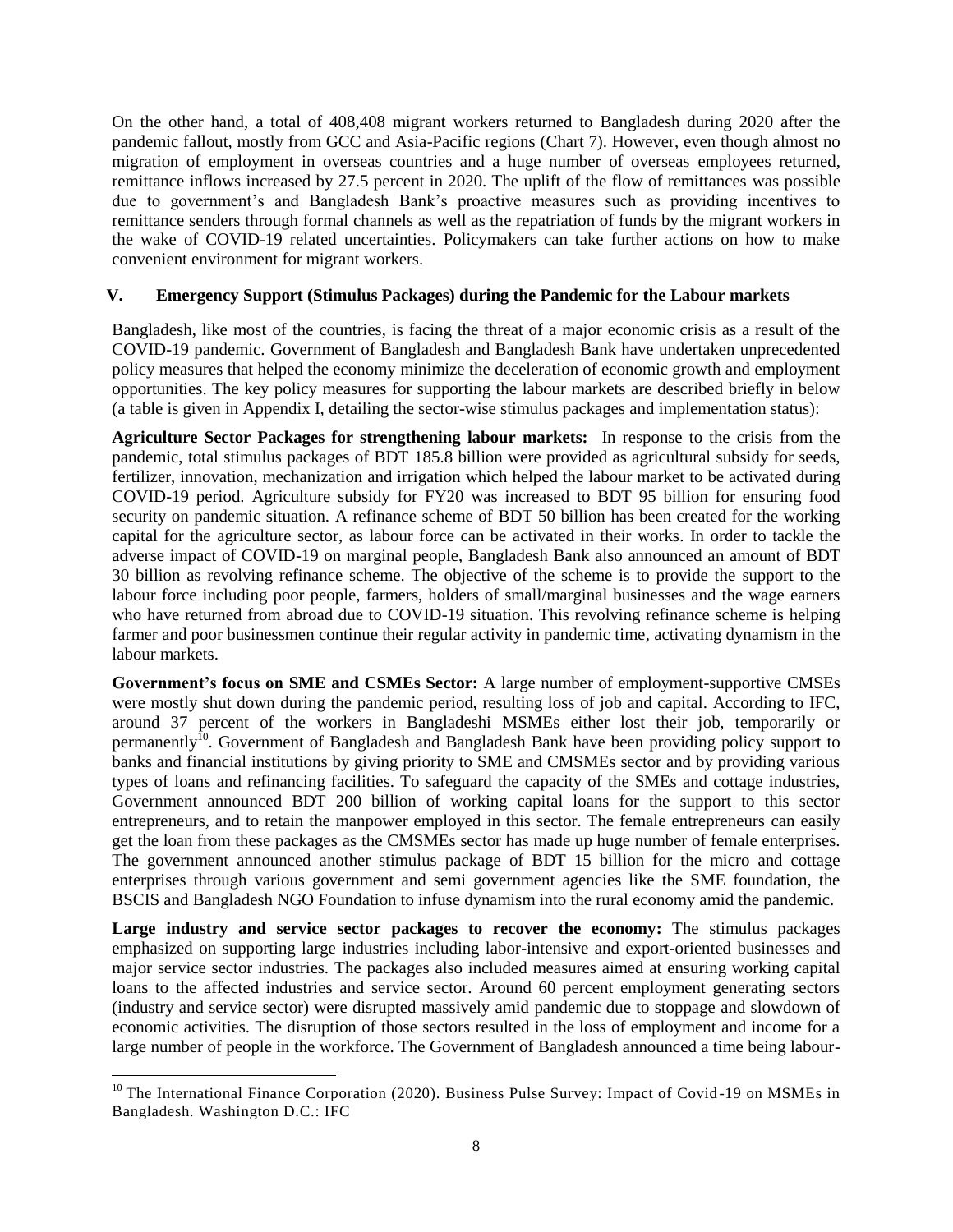supportive packages amounted to BDT 50 billion for providing salaries and wages to workers and employees of export-oriented manufacturing industries that are in danger of having to close down. This package is preventing a major decline in the growth of exports as resulting protected the jobs in the export-oriented manufacturing industry sector. In the pandemic period, several industry and service sector related companies made complete and partial layoff their employees for unavailable capital support. In this regard, Bangladesh government responded very quickly and announced BDT 400 billion of working capital loans to affected industries and service sectors through commercial banks. This loan contributed to continue business activity as well as to support the affected employees in the industry and services sector. Government announced an amount of BDT 15 billion for expansion of social safety net programs for the workers who lost their job in the RMG, leather goods and footwear industries. The government also provided special honorarium to doctors, nurse and medical workers who are directly engaged in treating COVID-19 patients. To support rural poor farmers, expatriate migrant workers, and trained youth and unemployed youth, government provided BDT 32 billion capital through state owned specialized Banks.

## **VI. Conclusions and Recommendations**

In the discussions in this policy note, it finds that the labour markets were severely affected in all the three major sectors. The estimated data show that labour force in agriculture, services and industry sector dropped down to 22.3, 12.2 and 26.1 million in 2020 after the COVID-19 shock in the job market. It also shows that though COVID-19 pandemic hit all sectors, male workers in industry and services sector were hit hard in case of both urban and rural areas. After the COVID-19 pandemic shock, the CAGR for female labour force was 4.4 percent, while it was 2.8 percent for the male in urban areas during the years between 1999-2000 and 2020. In case of rural areas, the CAGR for female labour force was 4.8 percent, while it was only 0.8 percent for the male during the periods including the COVID year of 2020.

In analysis of formal and informal labour dynamics, the note finds that 85.0 percent of the employed population engaged in informal sector in 2016-2017, increased gradually from 75.3 percent in 1999-2000. This huge segment of labour force who have poor levels of income can easily be affected by the vulnerabilities due to COVID-19 related restrictions.

This policy note attempts to estimate the losses in terms of employment, working hours, and labour income because of COVID-19 induced crisis. The results show that total of 13 percent working hours were lost in Bangladesh in 2020. The ILO nowcasting model estimated and found that the working hours lost in Bangladesh due to the COVID-19 crisis was 12.2 percent in 2020. This note also finds that the employment declined by 4.3 percent, and the associated income loss decreased by 8.6 percent in the country in 2020. While all the three major economic sectors experienced declines in 2020 in terms of working hours, employment and labour income (except labour income for agriculture sector), industry and services sectors were hit hard by the pandemic.

The note finds that the overseas employment was largely affected in 2020 and 2021 (until February) due to the ongoing pandemic. However, even though almost no migration of employment in overseas countries and a huge number of overseas employees returned, remittance inflows increased continuously. However, it is important for creating a convenient environment for the workers so that they can start to go abroad for work.

In response to COVID-19 crisis, government of Bangladesh and Bangladesh Bank provided comprehensive supports to labour force across all economic sectors, including agriculture, SMEs, industry and services. These policy supports were very effective to revive the employment generation across the sector. However, a further study is needed to assess the impact of implementation of stimulus packages targeted for retention of labour markets in a way to ensure an even recovery across the sectors, areas and gender in near future.